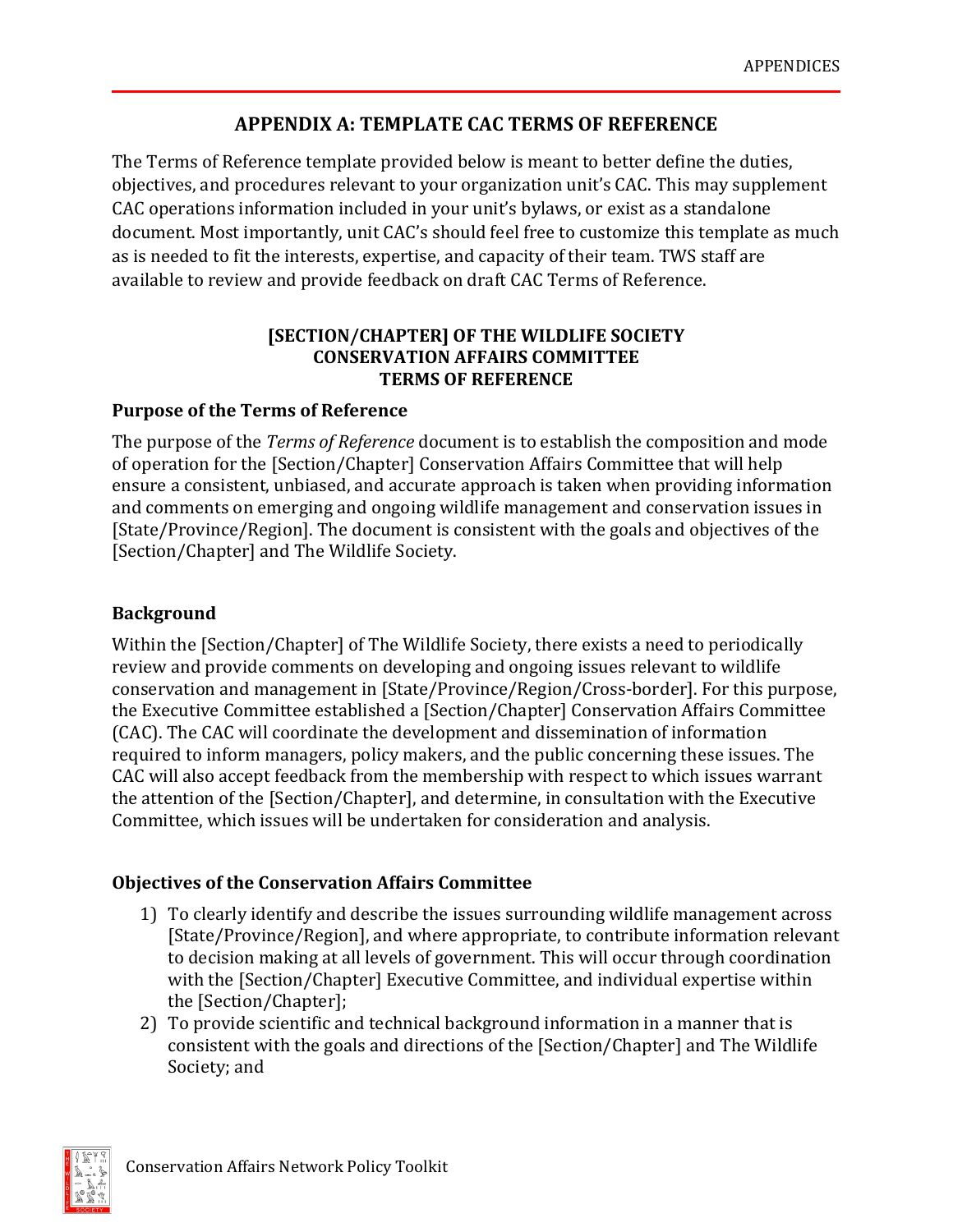3) To provide feedback to The Wildlife Society staff on wildlife management and conservation issues of particular relevance to [State/Province/Region], such that The Wildlife Society can undertake its mandate sensitive to the needs of the membership.

### **Deliverables of the Conservation Affairs Committee**

- 1) Assessment of wildlife management and conservation problems that would benefit from the background and experience of members of the [Section/Chapter] and Executive Committee.
- 2) Commentary on the state of understanding and science of wildlife management issues to relevant governments, such that decisions are made in light of the best available information of relevance to wildlife and the public.
- 3) Assistance with the production of "white papers" or position statements on [State/Province/Region] wildlife management issues, as identified by the [Section/Chapter] Executive Committee.

### **Roles and Responsibilities**

### *Conservation Affairs Committee*

The CAC will be responsible for:

- General oversight and management of communication regarding wildlife management issues across [State/Province/Region] on behalf of the [Section/Chapter];
- Identifying issues to be considered, prioritizing such issues, and deciding what specific issues the CAC will address at any given time;
- For each issue referred to the CAC for consideration, collecting relevant information from expertise within the [Section/Chapter] and drafting comments on that issue for review by the [Section/Chapter] Executive Committee;
- Assessing the need for external review of CAC commentary and transparently coordinating the review in an open and consultative manner;
- Ensuring all deliverables of the CAC, in as much as possible, objectively assess policy options, and focuses on providing accurate and timely scientific information (including information on uncertainty) to inform decision making to the fullest extent possible;
- Ensuring all information provided by the CAC has been undertaken in a manner consistent with the best available information, consistent with the high standards of the [Section/Chapter] and The Wildlife Society; and,
- Submitting to the [Section/Chapter] for approval all final communications, commentary and information for the Section.

#### *Committee Members*

Members of the [Section/Chapter] will become members of the CAC based on their professional qualifications and interest in wildlife conservation issues in

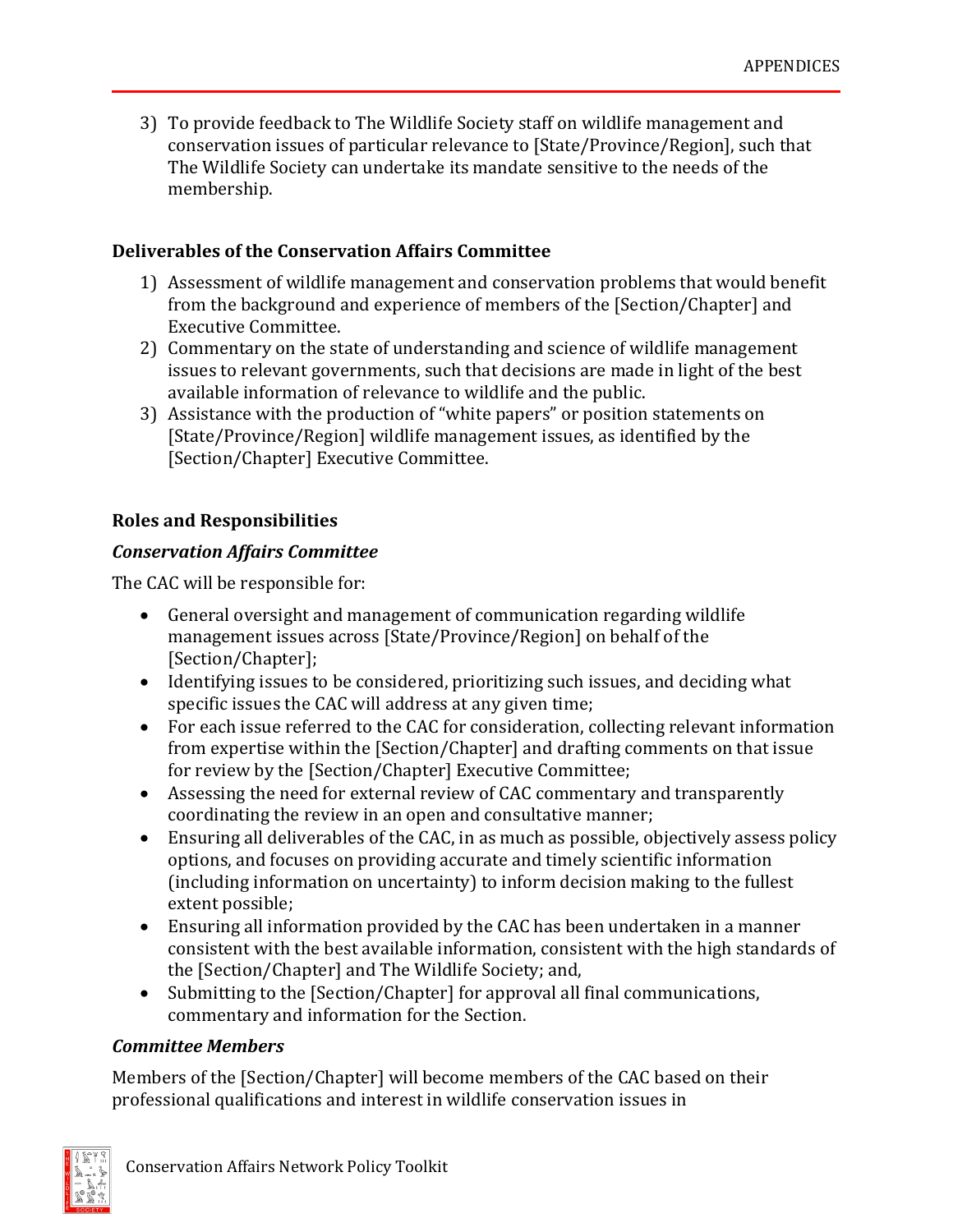[State/Province/Region]. Consideration will be given to a potential member's geographic location and/or area of expertise. [Sections may wish to include the requirement that representation will include one member of each Chapter in the Section]. Members of the CAC will not serve as representatives of their employers but rather as individual professionals working to advance the goals and mandate of the [Section/Chapter].

## *CAC Chair*

As per the [Section/Chapter] bylaws, the Chair of the CAC is appointed on a(n) [annual/biannual] basis by the incoming President of the [Section/Chapter]. The primary role of the CAC Chair is to convene and coordinate the activities of the CAC. The CAC Chair will also serve as a primary liaison between the CAC and the Executive Committee of the [Section/Chapter] and TWS' Government Affairs and Partnership Program. [Chapters: *The CAC Chair is also responsible for serving as the Chapter Representative at the Section level CAC.*] Specific accountabilities include:

- Support the CAC in confirming its terms of reference and priorities on an ad hoc basis;
- Approach and engage potential committee members on behalf of the CAC;
- Ensure that each CAC member understands their responsibilities and accountabilities;
- Oversee and coordinate the work of the CAC on behalf of the [Section/Chapter] Executive Committee, including:
	- o Planning and scheduling CAC conference calls as needed;
	- o Tracking CAC supported deliverables;
	- o Ensure alignment of CAC deliverables with Section and The Wildlife Society position statements
- Ensure an efficient and appropriate flow of information between the CAC and the CSTWS Executive including providing progress reports to the Executive;
- Maintaining regular communications with staff at The Wildlife Society Headquarters regarding issues that may impact multiple subunits or set national precedence.

# *Relationship with* **[Section/Chapter]** *Executive Committee*

The CAC will maintain a close relationship with the [Section/Chapter] Executive Committee to allow the efficient flow of information. Further, the [Section/Chapter] Executive Committee will work with the CAC to provide facilitation support to the CAC in order to reach consensus on particular issues.

## *Relationship with The Wildlife Society's Government Affairs and Partnerships Program*

The CAC will maintain a close working relationship with The Wildlife Society to allow the efficient flow of information and cross collaboration on key issues of interest to the [Section/Chapter]. Staff at TWS will regularly facilitate shared communication on national issues of concern to all CAC Chairs in order to facilitate more efficient actions and effective collaboration across subunits.

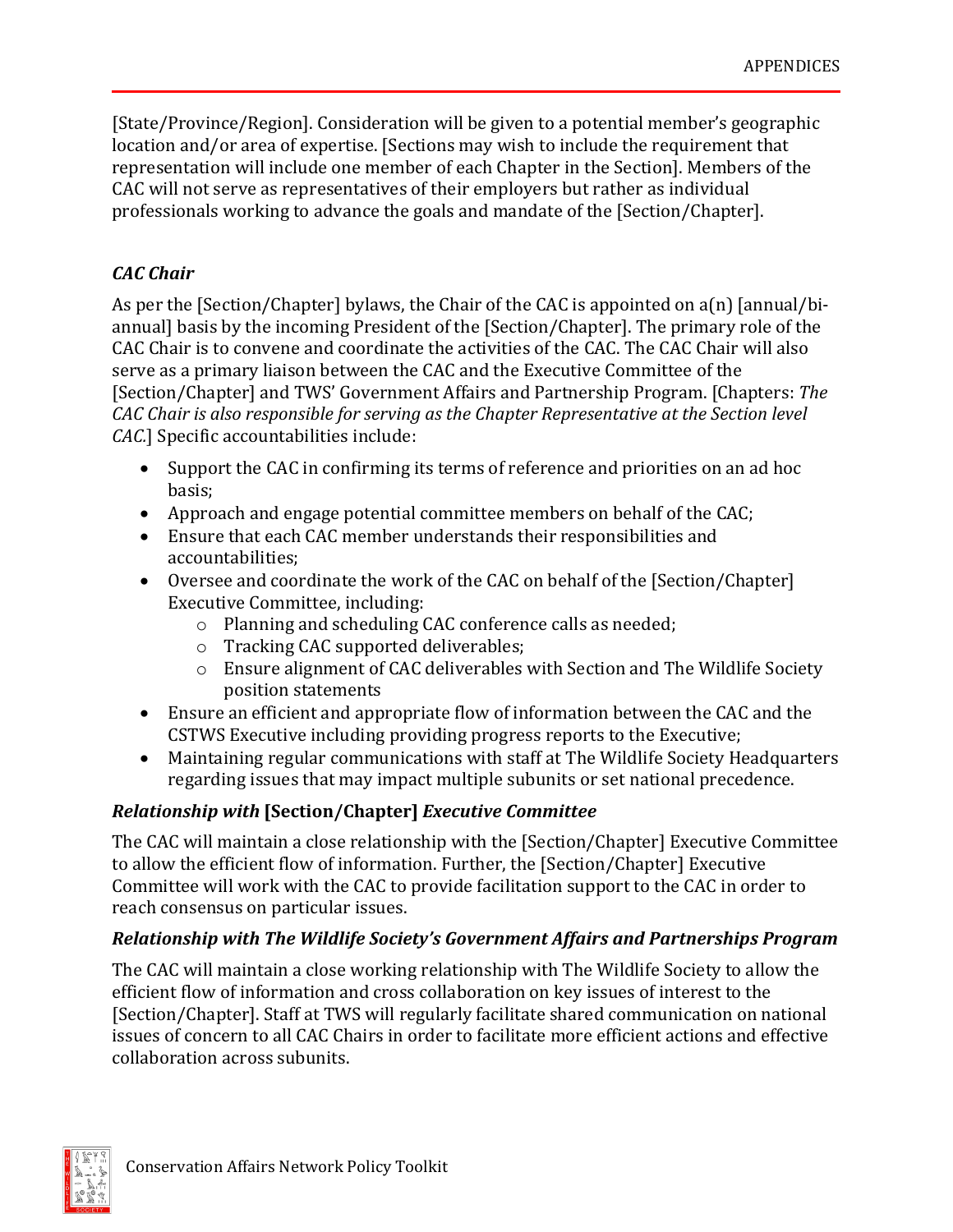## **Operations of the Conservation Affairs Committee**

## *Decision Making*

The CAC shall make decisions based on consensus, where consensus is defined as no substantive disagreement and may include agreement on a document that describes different perspectives on an issue.

When consensus cannot be reached the Chair of the CAC will inform the President of the [Section/Chapter].

Should there be a need to revisit a decision previously taken by the CAC, the person/group will do this in a timely way, along with an explanation as to why this is needed.

Final decisions or recommendations of the Committee will not be made by majority votes in committee. If a consensus cannot be reached, that will mean that the deliberations of the committee on this topic are finished.

Transparency, openness, and complete disclosure of information will be critical for the successful operation of the CAC. All information related to commentary generated by the CAC (e.g., position statement, correspondence with governments) will be made public.

The [Section/Chapter] will maintain final approval authority on communications, commentary and information issued on behalf of the Section.

### *Submission Development and Approval*

In order to have consistent, high quality, and science-based submissions on wildlife management issues in [State/Province/Region], the CAC will strive to follow the following protocol for submission development and sign-off:

- (1) An issue is put forward to the Executive Committee and CAC by any member (or non-member) for consideration.
- (2) The Executive Committee and CAC weighs in on whether or not the [Section/Chapter] should prepare a statement, and how/to whom the statement should be forwarded.
- (3) Assuming the Executive Committee agrees the group or individual who brought the issue forward is invited to draft the text of the submission. If they are unwilling/unable to do so, the Chair of the CAC will do so, or find and appoint someone qualified to do so.
- (4) The submission will be edited and/or revised between the author and the CAC, and the final draft will be submitted to the Executive Committee for approval or final revisions.
- (5) The submission will be signed by the [Section/Chapter] President and the Chair of the CAC.
- (6) Should the [Section/Chapter] be drafting a position statement on a particular wildlife-related issue, the statement will be vetted with the Government Affairs staff before distribution.

### *Meetings*